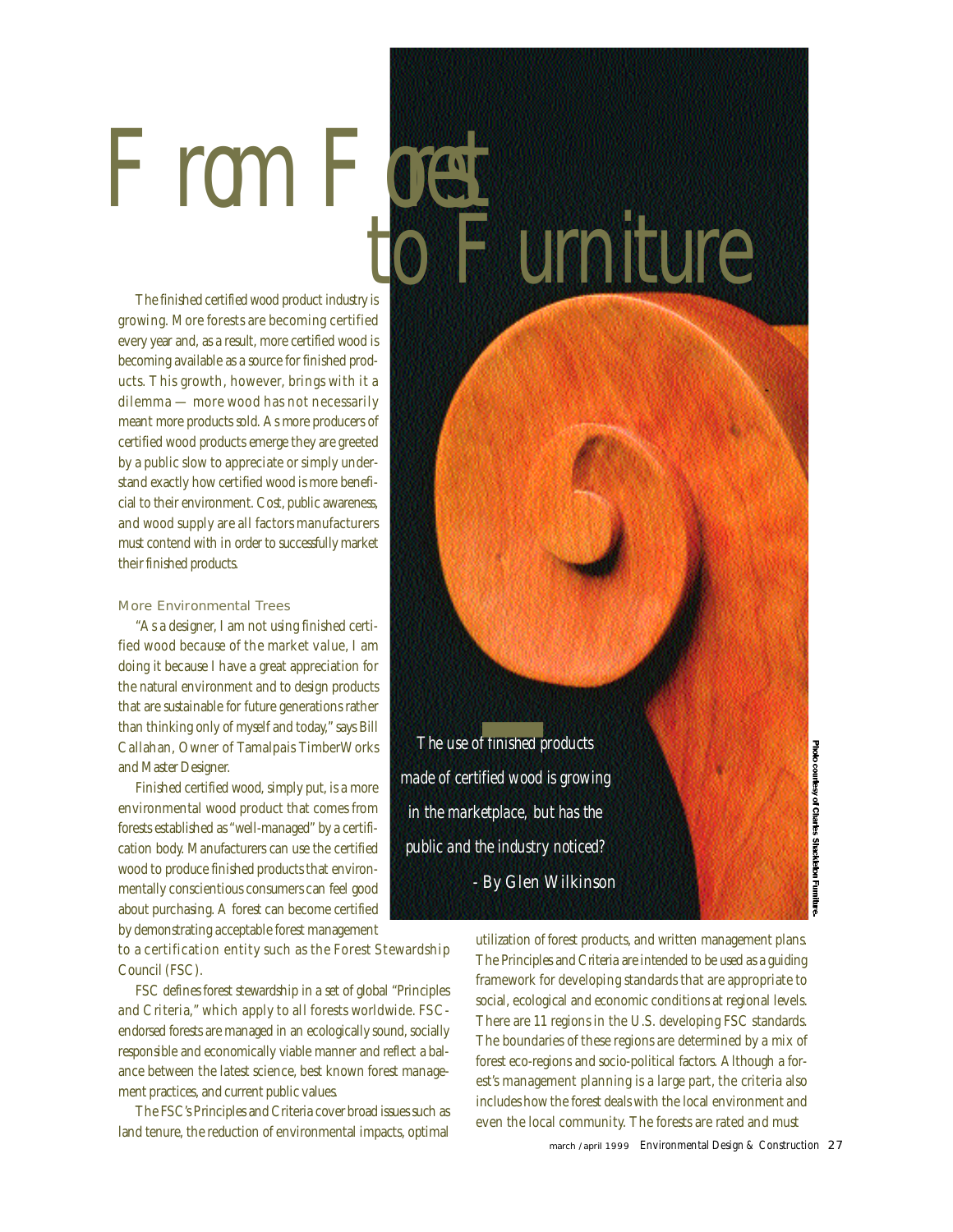have a 70% grade or higher to be deemed certified well-managed forest. A yearly review process is mandatory and every five years a forest must be recertified. "The major benefit of buying or producing certified wood products," says Lee Jimerson, Product Manager of Collins Wood, "is that you are ensured the wood is coming from a forest that is being maintained as a forest ecosystem and is being managed for purposes including water quality, bio-diversity, wildlife, timber, and general forest health, not just timber production."

"The way we manage our forests is that we cut out the diseased and deformed trees so they stay out of the forest 'gene pool.' We also watch for indicators that a tree is reaching maturity, slowing down in growth, or getting ready to die — those are the trees we harvest."

This harvesting method allows Collins Wood to leave the vibrant middle-aged trees uncut. Over time, such practices create a higher quality forest and gives a CollinsWood forest the ability to generate steady income for today as well as a hundred years from now.

The benefits of using certified wood is a second order abstraction because the benefits are almost entirely off-site and frequently distant from the project which brings a more total commitment to environmental issues.

"The off-site consequences of buying certified wood products are better in terms of energy, site utilization, or efficiency of recycled material," says Paul Fuge, President, Plaza Hardwood, Inc. "This does not occur in every single case because there are also good sources of wood that haven't gone through the process of being FSC certified. But if you have a source of wood that is certified then there is an extremely high probability that you have good off-site consequences of your buying decisions."

Third-party certification is also available from companies such as SmartWood Certified Forestry and Scientific Certification Systems. Each company, including the FSC, allow foresters to use their seal or logo to signify that the wood they produce is certified.

Forests, such as the one owned by the Menominee Indian Tribe of Wisconsin or the Collins Almanor Forest in California or many others throughout the world, can use the "well-managed"

labels to increase their visibility in the marketplace as well as insure their customers of a quality product.

"The nice thing about certified wood products is that the product is no different, in essence, than a non-certified wood product," says Jula Sampson, Vice-President, A.E. Sampson & Son, Ltd., makers of certified FSC hardwood flooring and exterior and interior doors " We are still using wood, but the resource is guaranteed to come from a well-managed forest. So, unlike some other green products on the market which are new or a little bit different, certified wood is not — it's the same old thing. Builders can tell their customers that they are purchasing wood products from a well managed forest, and I think that would be a huge selling point."

A.E. Sampson & Son, Ltd. uses ash, birch, maple and cherry for its certified hardwood floors and doors. The material used depends on which certified forest company has wood available, but generally the ash, maple and birch come from Seven Island Land Co. and the cherry comes from Kane Hardwood.

### Caught in Between

Wood suppliers are caught between public demand and supply. On one hand, many suppliers are interested in producing more certifiable wood into finished products manufactures can use. On the other hand, there is not enough demand to justify the transformation to certified wood-only operations. States Industries, Inc. manufacturers hardwood and plywood panels which are used in store fixture manufacturing, cabinets, furniture and some architectural designs. Certified wood represents about 1% of the company's total manufacturing of wood products. Although States Industries has the capability to convert their entire production over to certified wood, there is simply too little demand to make the switch profitable.

"There is not enough support at the consumer level for certified wood products to create a demand and manufacturing stream that allows us to supply the materials at the same prices as conventional products," says Bill Powell, Marketing Manager for States Industries, Inc., "At this point there are some premi-



Gap Inc. uses finished certified wood flooring throughout one of its office buildings in Northern California.

ums for most certified wood products, if there was enough demand, the premiums might go away. But, as of now, certified wood is a niche of the general wood market and is therefore handled as a separate stream of materials in the manufacturing process — and that separate handling adds to the cost of certified wood. If there was enough demand out there so that the volume of certified wood that we sell was great enough, then we could try to reduce the premiums."

Powell also said that the majority of requests his company gets for certified wood are for modest projects that require only a small quantity of wood. Single orders of 40-50 pieces is not large enough to sustain most manufacturers who must sell certified wood by the truckload to make the product profitable.

"There can be huge mismatches between what people want and what people can get, and what people have and wish they can sell," says Paul Fuge, President, Plaza Hardwood, Inc. "The nature of the business is such that you have to be flexible about how you get things to happen because sometimes certain links in the chain of custody may be missing. But clearly, in the last year, the general environmental consciousness that comes along with economic wellbeing has translated into more specifiers that are requesting certified wood."

Opportunities to sell more wood are entirely dependent on the demand. For example, if a kitchen cabinet manufacturer converted its entire line to certified, as has happened in some instances, then the volume of needed certified wood will increase and manufacturers can begin to build a larger supply structure.

"I think there is a demand for certified wood products out there," says Powell,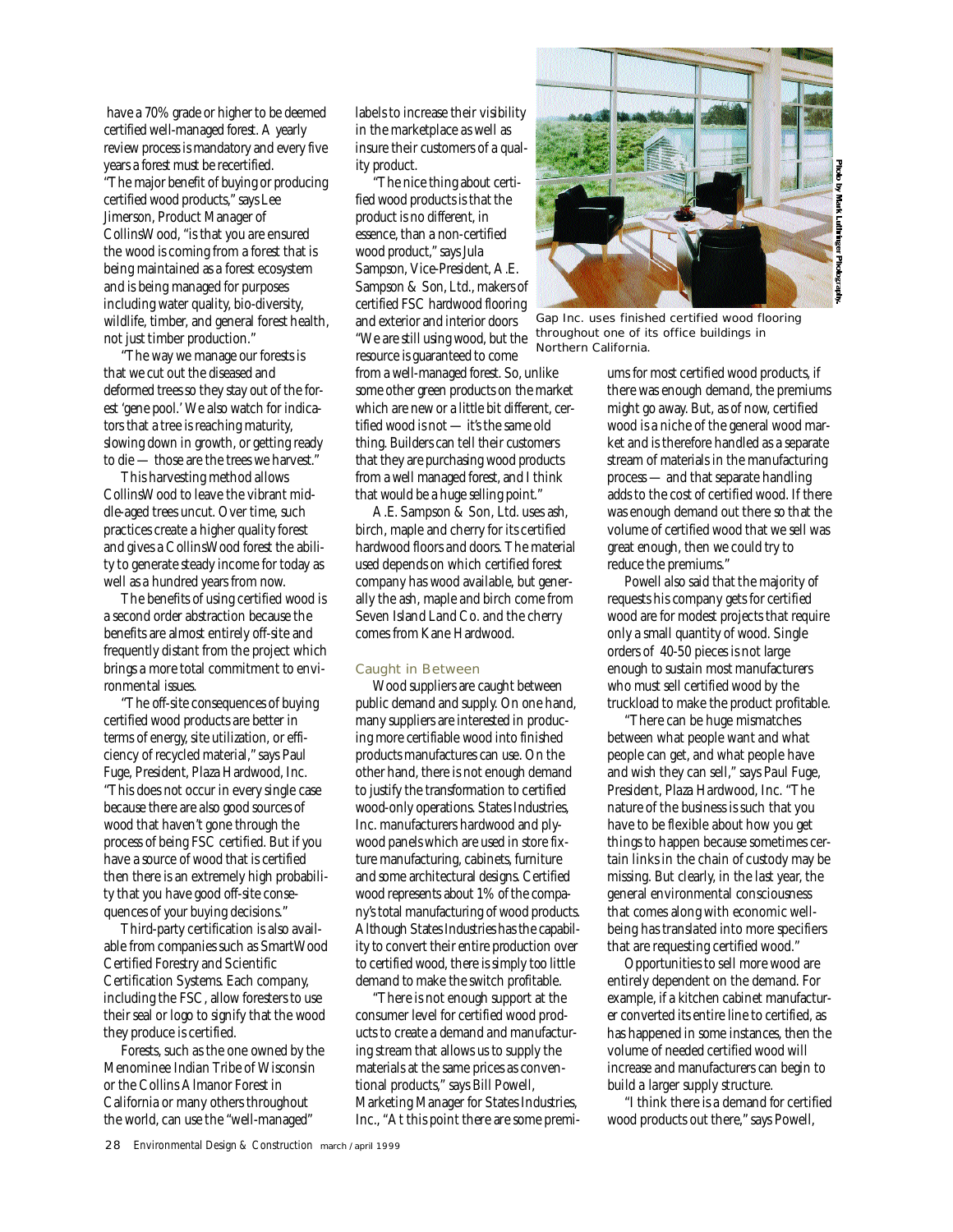"but we have to remove the premiums. If certified products cost the same as noncertified products then there is a clear preference for certified. But there is not a large enough demand for certified products to pay an increased price."

### The Wood Supply

Manufacturers of finished certified wood products believe there are a lot of consumers who want to strike a balance between feeling comfortable about buying an environmentally sustainable product but do not want to pay a heavy premium. Research has found that people would pay 50 cents to a dollar more for a sheet of plywood if it comes from a certified source. Likewise, consumers would pay more for finished certified wood products as long as the premium is not too steeply priced.

The debate on how to reduce the cost of producing certified wood products has several viewpoints. Manufacturers of finished products want their suppliers to provide more "serviceable" certified wood that can be used for lesser roles such as substrates. Wood producers say that an

increase in the amount of certified wood producers and primary and secondary manufacturers will increase competition and public demand for environmentally sustainable wood products.

"A lot of the time," says Neil Kelly Cabinets General Manager Kathleen Donohue, CKD & CBD, "the material that is available, like certified wood, is more than what we really need and by their very nature are more expensive. It seems to me that the certified veneers and woods that have been made available have gone to the most high-end applications where they expect the choice grade veneer and wood. We are looking for the more serviceable, less expensive materials. With that, we can make a more affordable product that will grow in popularity. "

Manufacturers of finished products face the problem of, though there is an adequate supply of raw materials, there is still not quite enough primary and secondary manufacturers that can get the wood through the chain of custody from the forest floor to the shelves. There might be enough wood in certain pockets



The Aspen Mountain™ table from Tamalpais<sup>™</sup> TimberWorks uses Smart-Wood certified **Honduras** Mahogany for the table apron and recycled Honduras Redwood for table legs.

of the U.S., primarily the Pacific Northwest and upper Midwest, but retailers in locations such as Florida will have a difficult time to get the wood materials because their suppliers may not even carry certified wood.

One way to increase the supply of well-managed wood to more producers is to increase the amount of well-managed material in the wood. CollinsWood is trying to promote a material they call "character wood." This wood is comprised of less valuable material left over from the sawmill. Typically most designers want a high-grade material for their projects. Generally 5% of the trees that come out of a Collins Wood forest make a veneer Advertisement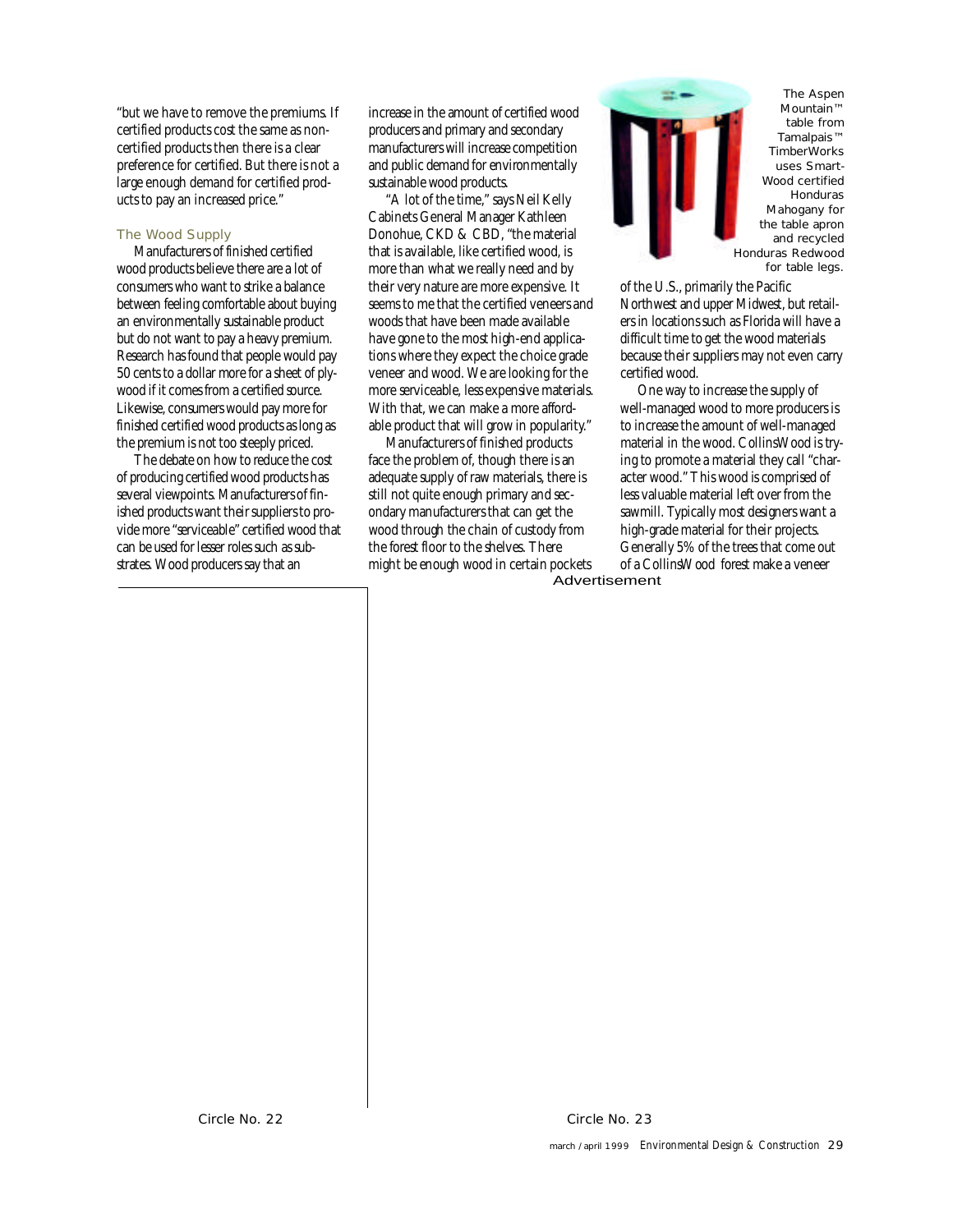

Kitchen layout of the certified wood Naturals Collection cabinetry from Neil Kelly.

quality log. Out of the other 95% of the log material only about 15% would make a high-grade lumber, the rest of the material is to be used in lower valued applications. From the remaining 80% material Collins Wood is making a reasonably priced character-grade flooring that may contain knots, swirls, sap or gum but uses the whole tree more efficiently. The lower grade material is useful in applications such as furniture framing or for shorter length appearance-grade material.

### More Certified Manufacturers

Despite a current shortage, industry professionals are seeing an expansion in the number of finished product manufacturers

and secondary manufacturers. This trend will help to increase the amount of certified products entering the marketplace, which will also improve public awareness.

"There is definitely a trend for secondary manufacturers to get certified so they can buy certified wood and turn it into something else and resell it. We are seeing certified plywood coming out, and we see more and more companies that manufacture products, ranging from furniture to flooring, trying to get certified," says Jason Grant, Marketing Manager, EcoTimber International, Inc., a distributor of ecological forest products based on specializing in certified wood products.

One large deterrent to more manufacturers entering the certified industry is cost. Managing sustainable forests and doing selective cutting and harvesting costs more simply due to the extra care and handling each certified piece demands. Certification also costs money as the forest owners have to pay certification companies to inspect their forests every few years. These added costs, which typically add a premium of 10-15% to the final product, may sway a forester or wood manufacturer from converting to certified wood because the costs would have to be deferred to the end-user — the customer.

"Clearly anyone who has anything that is distinguished from anything else wants to get more for it," says Fuge, "I think the same mindset is apparent in the certified wood industry. Unfortunately, buying certified wood doesn't necessarily have the same 'sizzle' as buying a marquee automobile or designers jeans. It is not like installing compact fluorescent lights, where, if you are in the building long enough, you will save money through a payback of energy reduction. So, those facts may discourage some suppliers and manufacturers of getting involved."

### **Misconceptions**

The construction industry's and the consumer's lack of awareness that certified wood products even exist is hindering the growth of the certified wood industry. Just as damaging is the misconception that using wood is detrimental for the environment.

"There are a lot of people out there who basically think that using wood is environmentally bad and are switching to plastic, steel or other potential substitutes," says Grant, "On the other hand there are a lot of people who are complacent and don't believe there is a deforestation problem. Both of those viewpoints roughly represent the two poles of public opinion but are unfounded in fact. Wood is a viable environmental product, and deforestation is a real problem."

Grant also feels that the public does not necessarily understand the forest issues facing the wood industry today. For example, people can be "species-specific." Consumers may feel justified about using western red cedar but guilty about using redwood, maple or mahogany simply due a perceived impression that purchasing "endangered" wood species is inherently wrong. The fact is that there are maple forests that are horribly handled and mahogany forests that are handled responsibly.

"From our perspective," says Grant, "what forestry is about is shifting focus from the individual species to actual forest practices. The bottom line is that there is no such thing as the truly best wood, there is only the truly best forestry."

Public demand affects another problem facing the relative lack of finished certified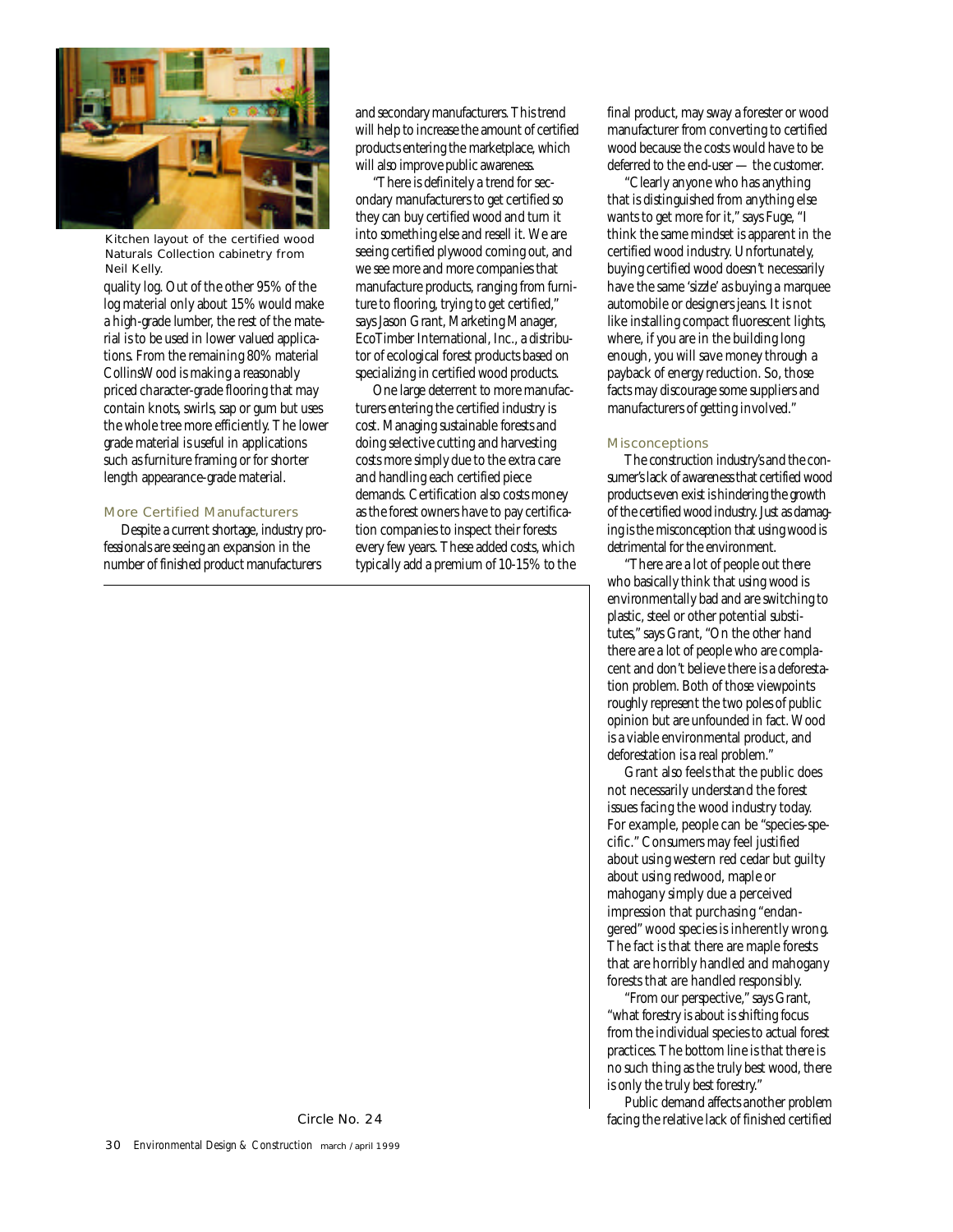wood products in the marketplace quality. In general, the public expects a finished wood product to be uniform in color and, for most high-end applications, that is the case, but such quality comes at premium. Some consumers may be willing to pay a premium for certified wood products, but if the product does not conform to their perception of color, then the point is moot. Yet as wood becomes more and more scarce manufacturers will be forced to use more of the whole tree, and that can lead to a product with several colors in the finished product. The public must realize this as the wood industry moves into the next century.

"As we approach the new millennium," begins Callahan, "I see people wanting products that are more enduring while preserving our natural resources. Along with being enduring, consumers also appear to want their furniture and accessories to be more decorative and to be a reflection of whom they are and what interests them. We believe that our furniture, called Arts & Culture, is a product that is well suited

for the new millennium and an emerging sustainable lifestyle."

Manufacturers such as A.E. Sampson & Son. Ltd. try to promote not only certified wood products but ones that include more of the whole tree. They want people to buy certified wood products, but they also want to educate consumers that a better purchase of a wood product is one that has a lot of color. For example, a cherry tree is not a wholly red tree, there is also white colored wood, and this white wood may appear in the final product. This color variance is a sign that more of the tree appears in the final product and not on the shop floor.

"The big thing for us isn't so much cost, but what people have to get used to is an availability issue," says Jula Sampson, Vice President, A.E. Sampson & Son, Ltd., "The lumber isn't as readily available as it used to be, and the quality of the lumber is not as good as it once was. Consumer demand for only top-quality lumber may have to change in order to use certified lumber. The appearance of the wood product may



End users are beginning to learn of the environmental benefits of certified wood.

suffer as companies began to utilize more of the tree."

### The Plight of One Producer

Manufacturers of finished certified wood products are gaining in number and so is the number of products they offer. Products such as rocking chairs, kitchen cabinets, doors, and even benches are all available on the marketplace. These producers are a vital ingredient in furthering the acceptance and profitability of finished certified wood products.

Neil Kelly Cabinets has developed and is now producing what may be the first line

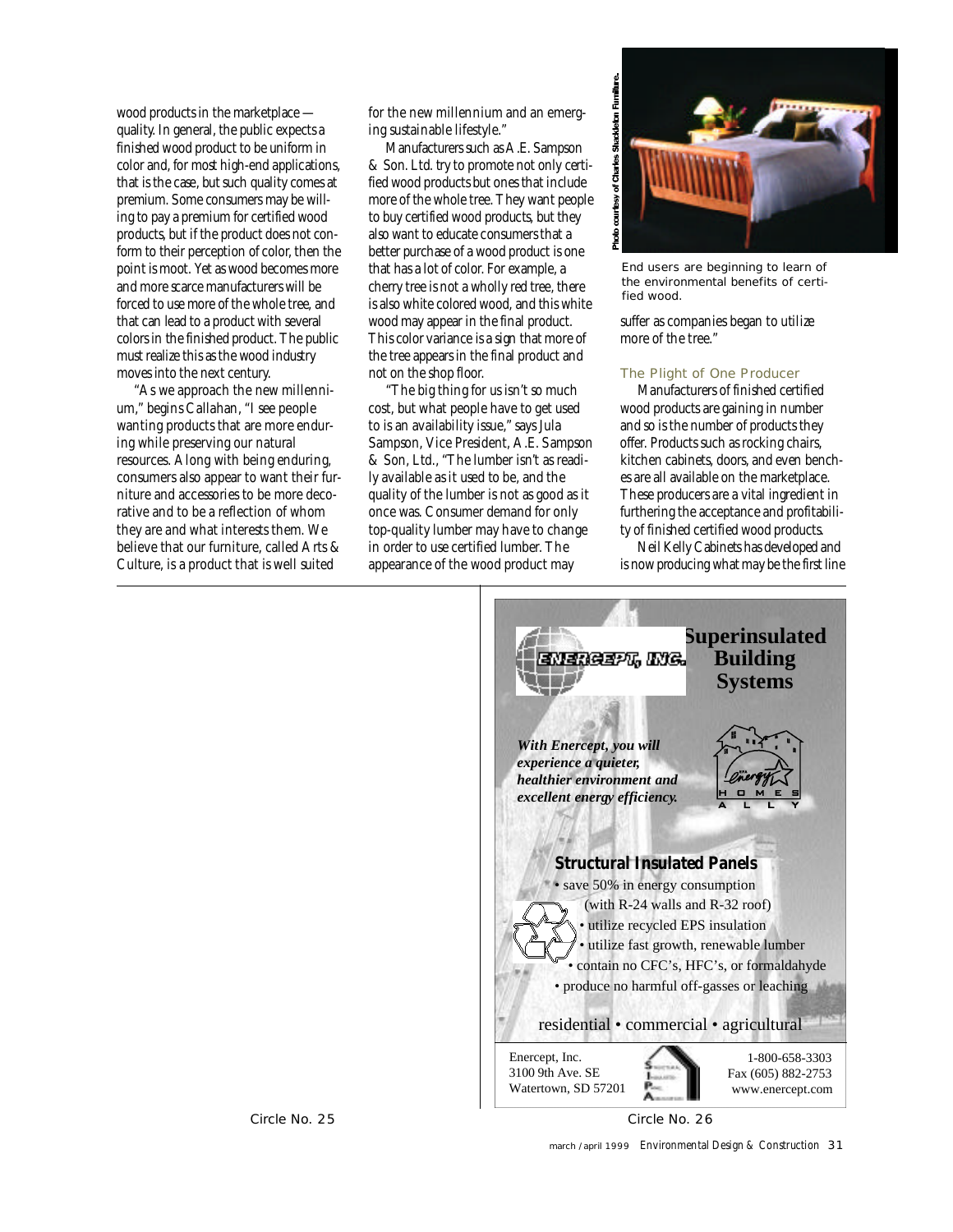# **Other Resources on Environmental Wood Products**

#### Handbook on Efficient Wood Use in Residential Construction

By the Natural Resources Defense Council

This in-depth guide by the Natural Resources Defense Council (NRDC) provides information on numerous proven "wood-efficient" approaches to design, material selection and construction to help enable building professionals to save on construction costs, preserving forests and producing more green houses. The book, the *Handbook on Efficient Wood Use in Residential Construction*, is based upon industry case studies and actual experiences of builders in the field and provides information on dollar savings and practical consideration for adopting these efficient methods. The Handbook was produced with technical contributions from the industry's leading professionals.

"NRDC's Handbook will be an invaluable tool for industry professionals who want to incorporate these wood-saving techniques in their construction practices," says Ian Campbell, Director of Sustainability with Turner Construction Co., "It clearly demonstrates what we have learned from our own experiences: efficiency is profitable.

Copies of the Handbook can be obtained by sending \$7.50 plus \$1.45 for shipping to: NRDC Publications Department, 40 W. 20th St., New York, NY 10011-4211.

### Timber in Context: A Guide to Sustainable Use

By Anne-Marie Willis, Assistant Director of the EcoDesign Foundation Cameron Tonkin, Educator and Researcher at the EcoDesign Foundation

*Timber in Context: A Guide to Sustainable Use* sets out to demystify the debate about the harvesting of timber and its use for construction. The book discusses the use of timber in relation to forest ecology, political and economic contexts, understanding of environmental impacts, and technical and constructional factors. Although these factors are considered in a global context, the focus is on the timbers and timber products most commonly used in Australia.



*Timber in Context* guides the making of informed decisions about the selection and use of timber based on the application, the anticipated life span and the nature of the project for which it is to be used, and gives guidance on preferred timbers for particular

applications. Also, the properties of more than 50 species are tabulated and commented on.

The book is the outcome of research by the EcoDesign Foundation, a non-profit organization founded in 1991 with the aim of developing sustainability by design.

### Certified Online

The FSC website, www.fscus.org, has all of the products that are currently available as certified in the U.S. The organization also has a web catalog online, www.certifiedproducts.org, for consumers that specifically deals with finished products.

### Ending Clear-Cut Logging

The Greenpeace campaign to cease clear-cut logging in the temperate rainforest of Western Canada has received new support from MacMillan Bloedel (MacBlo) and the international scientific community.

MacBlo, the largest logging company in British Columbia, surprised the industry when it withdrew from the pro-logging BC Forest Alliance. Justifying its decision, MacBlo's Alan Stubbs stated, "We feel that what we are doing is so much different than anything else the industry is doing that we want to manage the issues ourselves."

MacBlo is working to end clearcutting and, in the longer term, to seek eco-certification from the Greenpeace-approved Forest Stewardship Council. If MacBlo can become the first logging company in Western Canada to become FSC certified, it will improve its access to new markets and improve its world-wide competitiveness.

Logging analysts believe MacBlo's defection from the Forest Alliance, established in 1991 to counter environmental activism in Clayoquot Sound, is bound to hurt the Alliance's finances and diminish the unified voice of the industry.

of environmentally compatible cabinets using certified woods in the U.S. The new Naturals Collections line uses certified maple, cherry and red oak (solid and veneer), madrona, alder and red birch, and bamboo, a grass grown and harvested in a sustainable manner. The line was developed in conjunction with Environmental Building Supplies, an environmental building materials supplier, and Endura Wood Products, a distributor of certified woods and veneers. The SmartWood Program certifies the woods used in the Naturals Collection and suppliers have been carefully chosen to guarantee an unbroken chain of custody certification.

According to Donohue, Neil Kelly's line was developed to satisfy the market's need for well-designed, quality-built cabinets with environmental features. "Our goal was to offer talented professional designers a cabinet that is more environmentally friendly without being a lot more expensive," Donohue said.

Case materials, however, pose the biggest problem in creating a cabinet that is completely constructed of certified woods. Neil Kelly wanted to originally make a 100% certified wood cabinet that would be priced along with its regular cabinet line, but the cost would be too high for the consumer. At this time, for the Naturals Collection, the company is using maple plywood with a UV-cured clear finish as standard. Even with the maple plywood cabinets, the Naturals Collection still ranges from 10-15% more expensive than its standard cabinet line.

Neil Kelly does offer the Naturals Collection with certified particleboard or formaldehyde-free medium density fiberboard (MDF) for case materials at about a 10% upgrade for the particleboard and slightly more for the MDF. The cost increase, according to Donohue, partially stems from the difficulty in obtaining true formaldehyde-free certified wood.

"The problem with the certified products, that I have seen," says Donohue, "is that some manufacturers are offering certified woods and plywoods, but they are using the urea-formaldehyde glues. If we could get the exterior grade glues which have less off-gassing, that would make the product a lot more popular. "

One product that Neil Kelly is seriously looking at as a substrate is wheat board. The wheat board would be covered with Circle No. 42 **a** certified veneer and a UV coating to